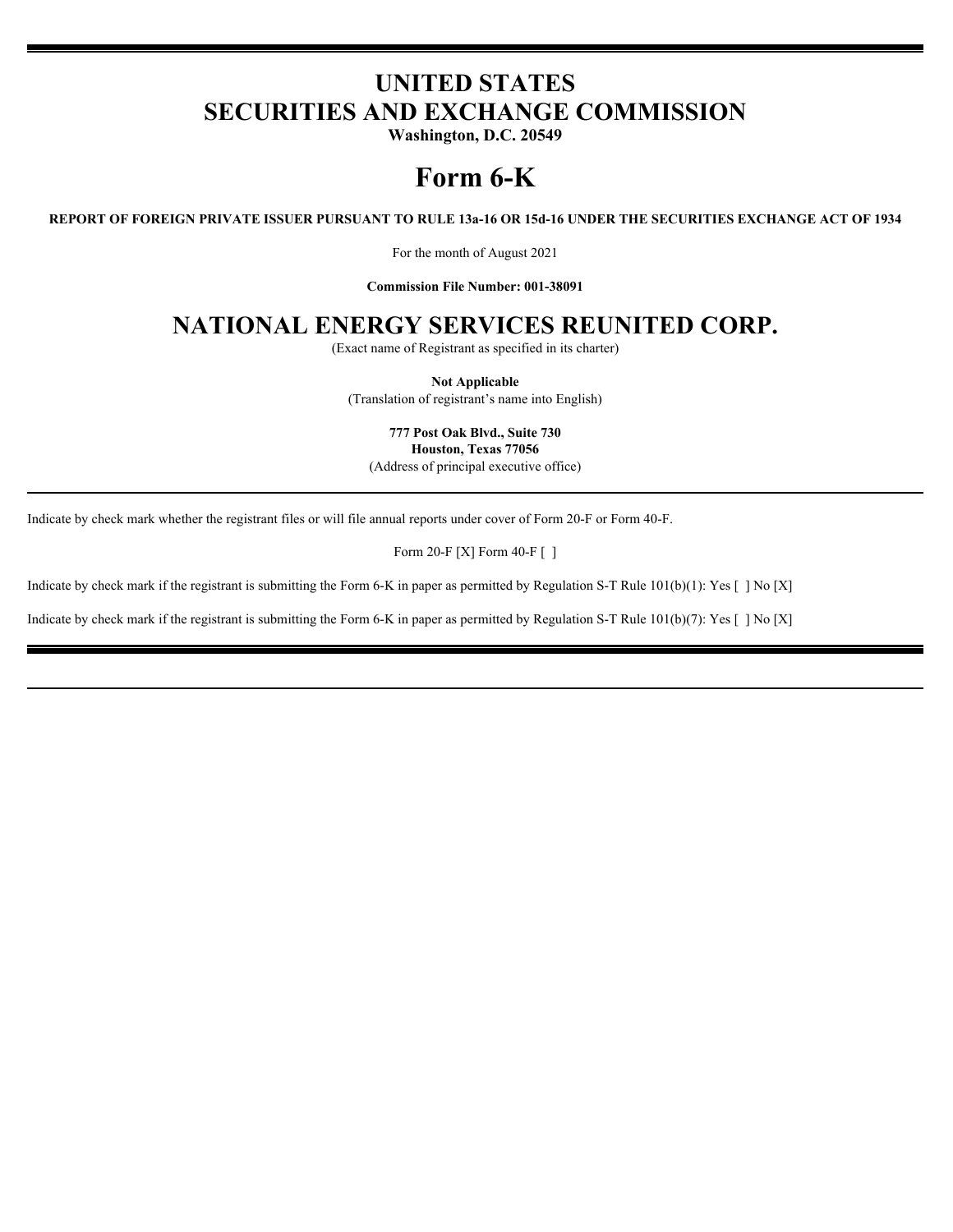#### **Information Contained in this Form 6-K Report**

On August 4, 2021, National Energy Services Reunited Corp. ("NESR") issued a press release announcing its financial condition and results of operations for the quarter ended June 30, 2021. A copy of the press release is furnished as Exhibit 99.1 to this report on Form 6-K.

The information contained in this report and the exhibit hereto shall not be deemed to be "filed" for purposes of Section 18 of the Securities Exchange Act of 1934, as amended (the "Exchange Act"), or otherwise subject to the liabilities of that section, and shall not be deemed incorporated by reference into any filings made by NESR under the Securities Act of 1933, as amended, or the Exchange Act, except as may be expressly set forth by specific reference in such filing.

#### **Financial Statements and Exhibits**

*Exhibits.*

| <b>Number</b> | Description                         |
|---------------|-------------------------------------|
| 99.1          | Press Release dated August 4, 2021. |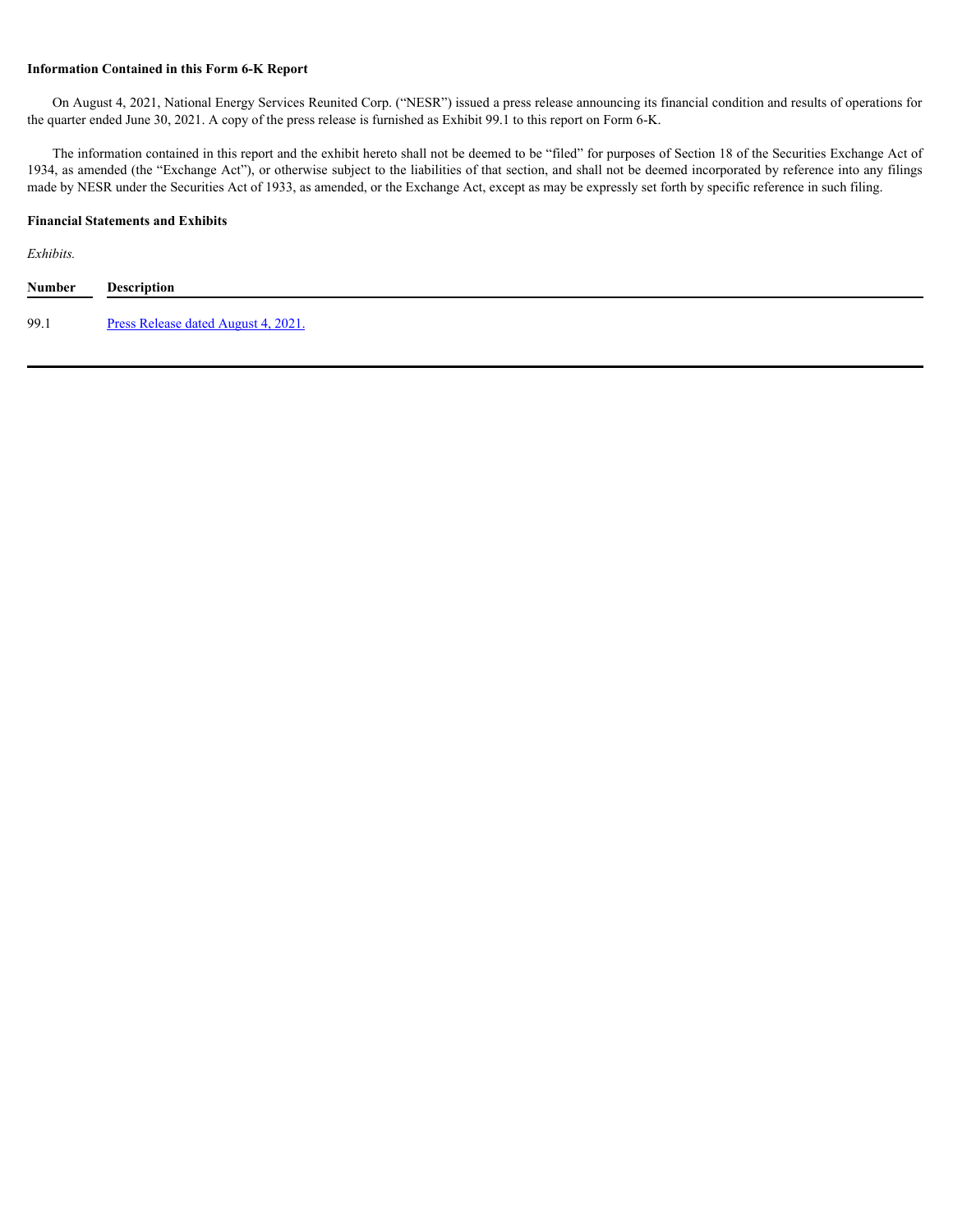### **SIGNATURES**

Pursuant to the requirements of the Securities Exchange Act of 1934, the registrant has duly caused this report to be signed on its behalf by the undersigned, thereunto duly authorized.

NATIONAL ENERGY SERVICES REUNITED CORP.

Date: August 4, 2021 By: */s/ Christopher L. Boone* 

Name: Christopher L. Boone Title: Chief Financial Officer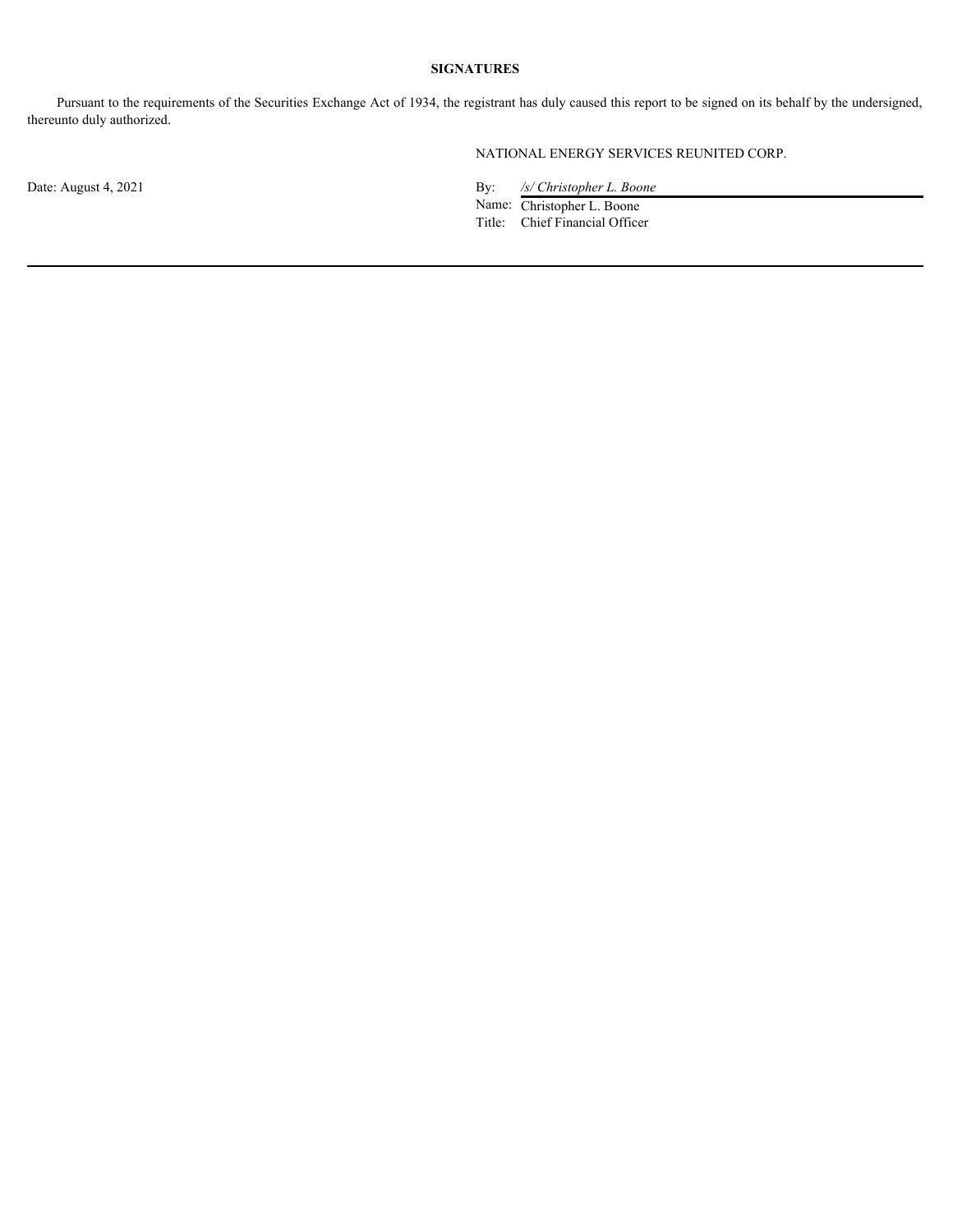#### **National Energy Services Reunited Corp. Reports Second Quarter 2021 Financial Results**

- <span id="page-3-0"></span>Revenue for the second quarter of 2021 is \$235 million, growing 16% year-over-year and 11% over the sequential quarter
- Free cash flow (a non-GAAP measure) for the second quarter of 2021 is \$12 million\*
- Net Income for the second quarter of 2021 is \$8 million
- Adjusted Net Income (a non-GAAP measure) for the second quarter of 2021 is \$13 million\*
- Adjusted EBITDA (a non-GAAP measure) is \$54 million, an increase of 7% over the sequential quarter and 3% year-over-year \*
- Diluted Earnings per Share (EPS) for the second quarter of 2021 is \$0.08
- Adjusted Diluted EPS (a non-GAAP measure), which includes \$0.06 per share of Charges and Credits, for the second quarter of 2021 is \$0.14\*

|                                                                                                                                                                                                                                                                                                                                                                                                                            |                 |    |                                        |    |                 |                  | <b>Exhibit 99.1</b> |                          |
|----------------------------------------------------------------------------------------------------------------------------------------------------------------------------------------------------------------------------------------------------------------------------------------------------------------------------------------------------------------------------------------------------------------------------|-----------------|----|----------------------------------------|----|-----------------|------------------|---------------------|--------------------------|
|                                                                                                                                                                                                                                                                                                                                                                                                                            |                 |    |                                        |    |                 |                  |                     |                          |
| <b>National Energy Services Reunited Corp. Reports Second Quarter 2021 Financial Results</b>                                                                                                                                                                                                                                                                                                                               |                 |    |                                        |    |                 |                  |                     |                          |
|                                                                                                                                                                                                                                                                                                                                                                                                                            |                 |    |                                        |    |                 |                  |                     |                          |
| Revenue for the second quarter of 2021 is \$235 million, growing 16% year-over-year and 11% over the sequential quarter<br>$\bullet$<br>Free cash flow (a non-GAAP measure) for the second quarter of 2021 is \$12 million*                                                                                                                                                                                                |                 |    |                                        |    |                 |                  |                     |                          |
| Net Income for the second quarter of 2021 is \$8 million                                                                                                                                                                                                                                                                                                                                                                   |                 |    |                                        |    |                 |                  |                     |                          |
| Adjusted Net Income (a non-GAAP measure) for the second quarter of 2021 is \$13 million*                                                                                                                                                                                                                                                                                                                                   |                 |    |                                        |    |                 |                  |                     |                          |
| Adjusted EBITDA (a non-GAAP measure) is \$54 million, an increase of 7% over the sequential quarter and 3% year-over-year *                                                                                                                                                                                                                                                                                                |                 |    |                                        |    |                 |                  |                     |                          |
| Diluted Earnings per Share (EPS) for the second quarter of 2021 is \$0.08<br>Adjusted Diluted EPS (a non-GAAP measure), which includes \$0.06 per share of Charges and Credits, for the second quarter of 2021 is \$0.14*                                                                                                                                                                                                  |                 |    |                                        |    |                 |                  |                     |                          |
| $\bullet$                                                                                                                                                                                                                                                                                                                                                                                                                  |                 |    |                                        |    |                 |                  |                     |                          |
| HOUSTON, August 4, 2021 - National Energy Services Reunited Corp. ("NESR" or the "Company") (NASDAQ: NESR) (NASDAQ: NESRW), a national,<br>industry-leading provider of integrated energy services in the Middle East and North Africa ("MENA") and Asia Pacific regions, today reported its financial results<br>for the quarter ended June 30, 2021. The Company posted the following results for the periods presented: |                 |    |                                        |    |                 |                  |                     |                          |
|                                                                                                                                                                                                                                                                                                                                                                                                                            | <b>June 30,</b> |    | <b>Three Months Ended</b><br>March 31, |    | <b>June 30,</b> | Variance         | Year-over-          |                          |
|                                                                                                                                                                                                                                                                                                                                                                                                                            |                 |    | 2021                                   |    | 2020            | Sequential       | vear                |                          |
| (in thousands except per share amounts and                                                                                                                                                                                                                                                                                                                                                                                 | 2021            |    |                                        |    |                 |                  |                     |                          |
| percentages)                                                                                                                                                                                                                                                                                                                                                                                                               |                 |    |                                        |    |                 |                  |                     |                          |
| Revenue                                                                                                                                                                                                                                                                                                                                                                                                                    | 234,927<br>£.   | -8 | 212,426                                | -S | 203,249         | 11%              |                     | 16%                      |
| Net income                                                                                                                                                                                                                                                                                                                                                                                                                 | 7,821           |    | 11,472                                 |    | 10,514          | $(32)\%$         |                     | $(26)\%$                 |
| Adjusted net income (non-GAAP)*                                                                                                                                                                                                                                                                                                                                                                                            | 12,817          |    | 13,677                                 |    | 12,342          | $(6)\%$          |                     | 4%                       |
| Adjusted EBITDA (non-GAAP)*                                                                                                                                                                                                                                                                                                                                                                                                | 53,607          |    | 50,221                                 |    | 51,841          | 7%               |                     | 3%                       |
| <b>Diluted EPS</b><br>Adjusted Diluted EPS (non-GAAP)*                                                                                                                                                                                                                                                                                                                                                                     | 0.08<br>0.14    |    | 0.13<br>0.15                           |    | 0.12<br>0.14    | $(38)\%$<br>(7)% |                     | (33)%<br>$- \frac{0}{0}$ |

\*The Company presents its financial results in accordance with generally accepted accounting principles in the United States of America ("GAAP"). However, management believes that using additional non-GAAP measures will enhance the evaluation of the profitability of the Company and its ongoing operations. Please see Tables 1, 2, 3, 4, 5 and 6 below for reconciliations of GAAP to non-GAAP financial measures.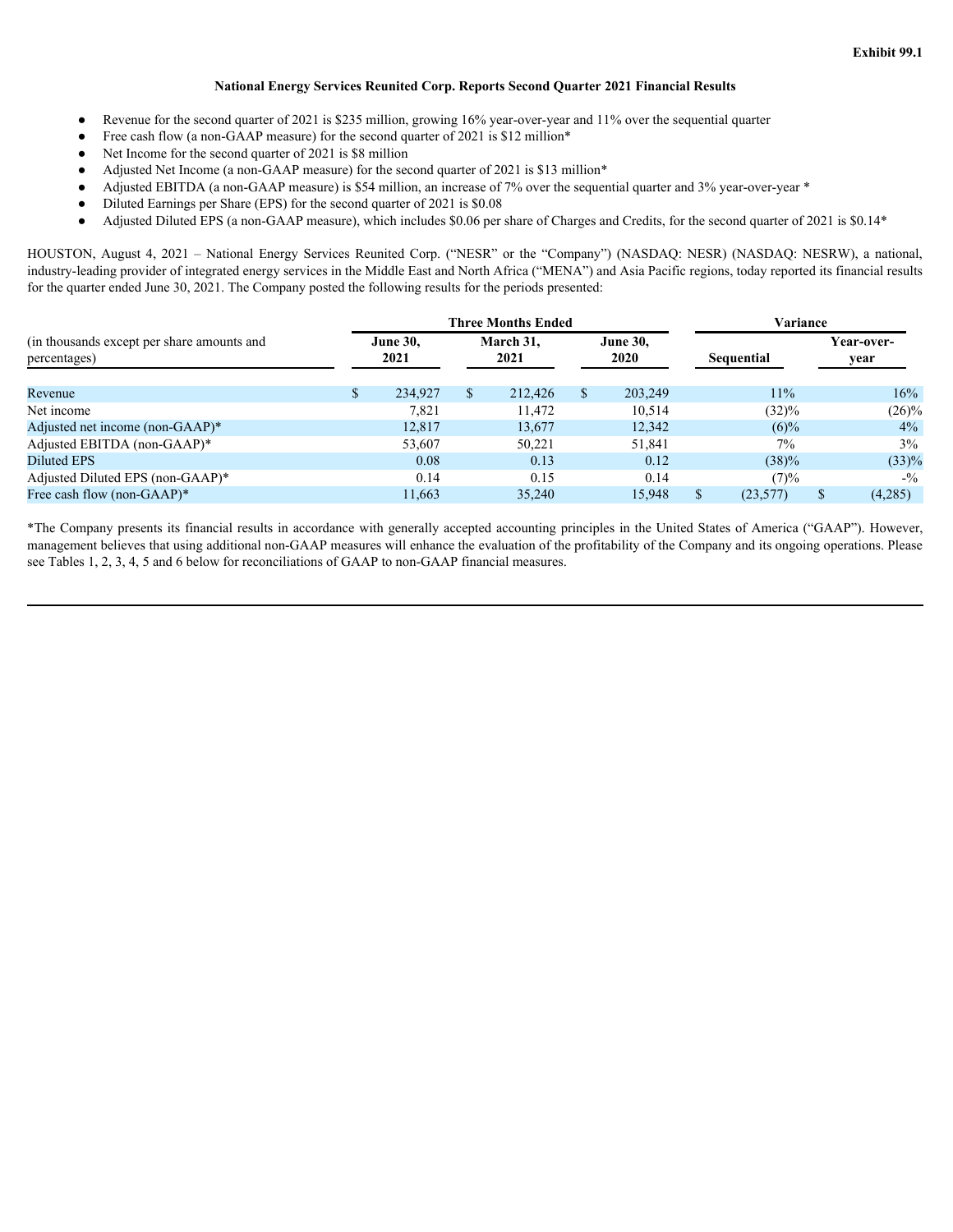Sherif Foda, Chairman of the Board and CEO of NESR said, "The second quarter was another milestone in which we continued to outpace market growth and Sherif Foda, Chairman of the Board and CEO of NESR said, "The second quarter was another milestone in which we continued to outpace market growth and prepared for the long international upcycle. We are very proud to have p Sherif Foda, Chairman of the Board and CEO of NESR said, "The second quarter was another milestone in which we continued to outpace market growth and prepared for the long international upcycle. We are very proud to have p communities and environments where we operate. We always strive to play a significant role in enabling our industry to continue to be the most reliable provider of energy to the world in a sustainable and responsible fashion, and I am excited for the opportunities our flagship water projects and newly formed ESG IMPACT Segment provide." Sherif Foda, Chairman of the Board and CEO of NESR said, "The second quarter was another milestone in which we continued to outpace market growth and<br>prepared for the long international upcycle. We are very proud to have p Sherif Foda, Chairman of the Board and CEO of NESR said, "The second quarter was another milestone in which we continued to outpace market growth and<br>prepared for the long international upcycle. We are very proof to have p

Mr. Foda continued, "Separately, NESR successfully integrated the operations of the three oilfield service lines that we acquired from Action Energy Company solidifies our rapidly growing presence in Kuwait."

#### **Net Income Results**

includes adjustments totaling \$5.0 million (collectively, "Total Charges and Credits") mainly related to transaction costs related to mergers and acquisitions and restructuring activities. A complete list of the adjusting items and the associated reconciliation from GAAP has been provided in Table 1 below in the section entitled "Reconciliation of Net Income and Adjusted Net Income."

The Company reported \$0.08 of diluted earnings per share ("EPS") for the second quarter of 2021. Adjusted for the impact of Total Charges and Credits, Adjusted Diluted EPS, a non-GAAP measure described in Table 1 below, for the second quarter of 2021 is \$0.14.

#### **Adjusted EBITDA Results**

The Company produced Adjusted EBITDA of \$53.6 million during the second quarter of 2021, growing 7% as compared to \$50.2 million in the first quarter of 2021, and improving 3% as compared to \$51.8 million in the second quarter of 2020. Second quarter 2021 Adjusted EBITDA includes adjustments for certain Total Charges and Credits (those not related to interest, taxes, and/or depreciation and amortization) of \$5.0 million. The Company posted the following results for the periods presented.

|                 | <b>Ouarter ended</b> | <b>Ouarter ended</b>  | <b>Ouarter ended</b> |  |  |
|-----------------|----------------------|-----------------------|----------------------|--|--|
| (in thousands)  | <b>June 30, 2021</b> | <b>March 31, 2021</b> | June 30, 2020        |  |  |
| Revenue         | 234,927              | 212,426               | 203,249              |  |  |
| Adjusted EBITDA | 53,607               | 50,221                | 51,841               |  |  |
|                 |                      |                       |                      |  |  |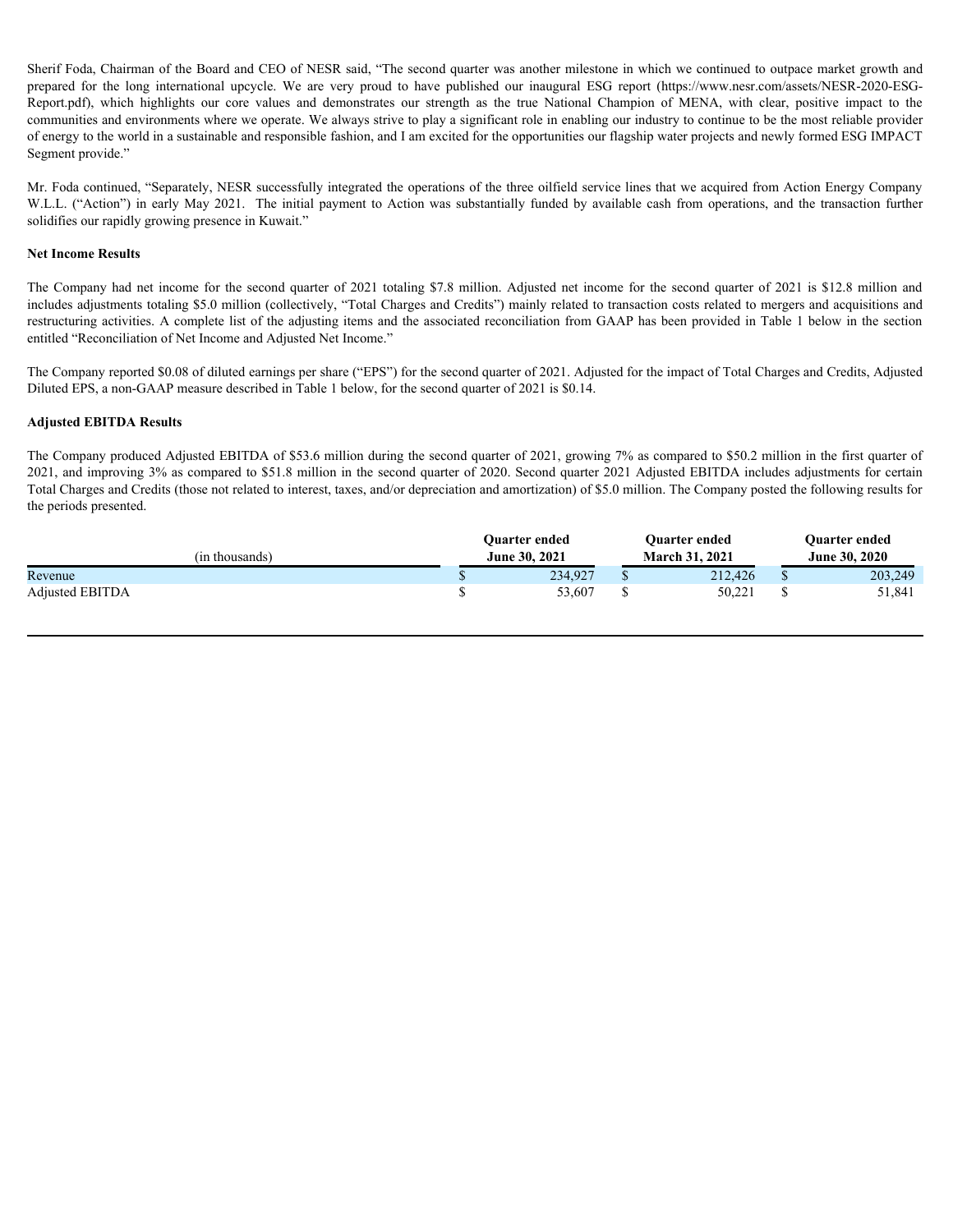#### **Production Services Segment Results**

| <b>Production Services Segment Results</b>                      |                                                                                                                                                                                                                                                                                                                                                                                                                                                                                                                                                                                                                                                                       |                          |               |                                        |                |                          |
|-----------------------------------------------------------------|-----------------------------------------------------------------------------------------------------------------------------------------------------------------------------------------------------------------------------------------------------------------------------------------------------------------------------------------------------------------------------------------------------------------------------------------------------------------------------------------------------------------------------------------------------------------------------------------------------------------------------------------------------------------------|--------------------------|---------------|----------------------------------------|----------------|--------------------------|
|                                                                 | The Production Services segment contributed \$152.7 million to consolidated revenue for the second quarter of 2021, an improvement of 12% from \$136.8 million<br>in the first quarter of 2021, mainly due to increased hydraulic fracturing activities, and 10% from \$139.0 million in the second quarter of 2020. Segment Adjusted<br>EBITDA, a non-GAAP measure, increased to \$40.8 million from \$36.3 million in the first quarter of 2021, an improvement of 12%, and from \$40.5 million in the<br>second quarter of 2020, an increase of 1%. Segment Adjusted EBITDA margins were substantially flat on a sequential quarter basis. The Production Services |                          |               |                                        |                |                          |
|                                                                 |                                                                                                                                                                                                                                                                                                                                                                                                                                                                                                                                                                                                                                                                       |                          |               |                                        |                |                          |
| segment posted the following results for the periods presented. |                                                                                                                                                                                                                                                                                                                                                                                                                                                                                                                                                                                                                                                                       |                          |               |                                        |                |                          |
|                                                                 |                                                                                                                                                                                                                                                                                                                                                                                                                                                                                                                                                                                                                                                                       | <b>Ouarter ended</b>     |               | <b>Ouarter</b> ended<br>March 31, 2021 |                | <b>Ouarter</b> ended     |
| Revenue                                                         | (in thousands)                                                                                                                                                                                                                                                                                                                                                                                                                                                                                                                                                                                                                                                        | June 30, 2021<br>152,670 | <sup>\$</sup> | 136,767                                | $\mathbb{S}^-$ | June 30, 2020<br>139,034 |
| Operating income                                                |                                                                                                                                                                                                                                                                                                                                                                                                                                                                                                                                                                                                                                                                       | 18,015                   | $\mathbb{S}$  | 14,182                                 | $\mathbb{S}$   | 20,217                   |
| <b>Adjusted EBITDA</b>                                          |                                                                                                                                                                                                                                                                                                                                                                                                                                                                                                                                                                                                                                                                       | 40,764                   | $\mathbb{S}$  | 36,298                                 | $\mathbf{s}$   | 40,477                   |
| <b>Drilling and Evaluation Services Segment Results</b>         |                                                                                                                                                                                                                                                                                                                                                                                                                                                                                                                                                                                                                                                                       |                          |               |                                        |                |                          |
|                                                                 |                                                                                                                                                                                                                                                                                                                                                                                                                                                                                                                                                                                                                                                                       |                          |               |                                        |                |                          |
|                                                                 | The Drilling and Evaluation ("D&E") Services segment contributed \$82.3 million to consolidated revenue for the second quarter of 2021. Segment Adjusted                                                                                                                                                                                                                                                                                                                                                                                                                                                                                                              |                          |               |                                        |                |                          |
|                                                                 | EBITDA, a non-GAAP measure, totaled \$17.5 million in the second quarter of 2021, improving 10% from \$15.8 million in the second quarter of 2020. Segment                                                                                                                                                                                                                                                                                                                                                                                                                                                                                                            |                          |               |                                        |                |                          |
|                                                                 | EBITDA margins declined on sequential quarter basis as a result of product mix between the drilling and evaluation businesses.                                                                                                                                                                                                                                                                                                                                                                                                                                                                                                                                        |                          |               |                                        |                |                          |
|                                                                 | The D&E Services segment posted the following results for the periods presented.                                                                                                                                                                                                                                                                                                                                                                                                                                                                                                                                                                                      |                          |               |                                        |                |                          |
|                                                                 |                                                                                                                                                                                                                                                                                                                                                                                                                                                                                                                                                                                                                                                                       | <b>Ouarter ended</b>     |               | Quarter ended                          |                | <b>Quarter</b> ended     |

#### **Drilling and Evaluation Services Segment Results**

| (in thousands)         | <b>Ouarter ended</b><br>June 30, 2021 | <b>Ouarter ended</b><br><b>March 31, 2021</b> | Quarter ended<br>June 30, 2020 |        |  |
|------------------------|---------------------------------------|-----------------------------------------------|--------------------------------|--------|--|
| Revenue                | 82,257                                | 75,659                                        |                                | 64,215 |  |
| Operating income       | 8,558                                 | 9,713                                         |                                | 8,334  |  |
| <b>Adjusted EBITDA</b> | 17,505                                | 17,966                                        |                                | 15,847 |  |
|                        |                                       |                                               |                                |        |  |

Offsetting both the Production Services segment and D&E Services segment results were certain corporate costs, which are not allocated to segment operations.

#### **Balance Sheet**

Cash and cash equivalents are \$66.1 million as of June 30, 2021, compared to \$75.0 million as of December 31, 2020.

Total debt as of June 30, 2021 is \$401.3 million with \$113.8 million of such debt classified as short-term. Working capital for the Company totaled \$131.6 million as of June 30, 2021. Free cash flow, a non-GAAP measure, for the second quarter of 2021 is \$11.7 million. Net Debt (a non-GAAP measure), which is the sum of our recorded Current installments of long-term debt, Short-term borrowings, and Long-term debt less Cash and cash equivalents, totaled \$335.2 million as of June 30, 2021 as compared to \$323.5 million as of December 31, 2020 and \$342.3 million as of June 30, 2020. Net Debt has increased since year-end primarily due to additional borrowing capacity provided by the Company's lenders to fund growth in certain countries. A reconciliation of the comparable GAAP measures to Net Debt is provided in Table 4 below, entitled "Reconciliation to Net Debt."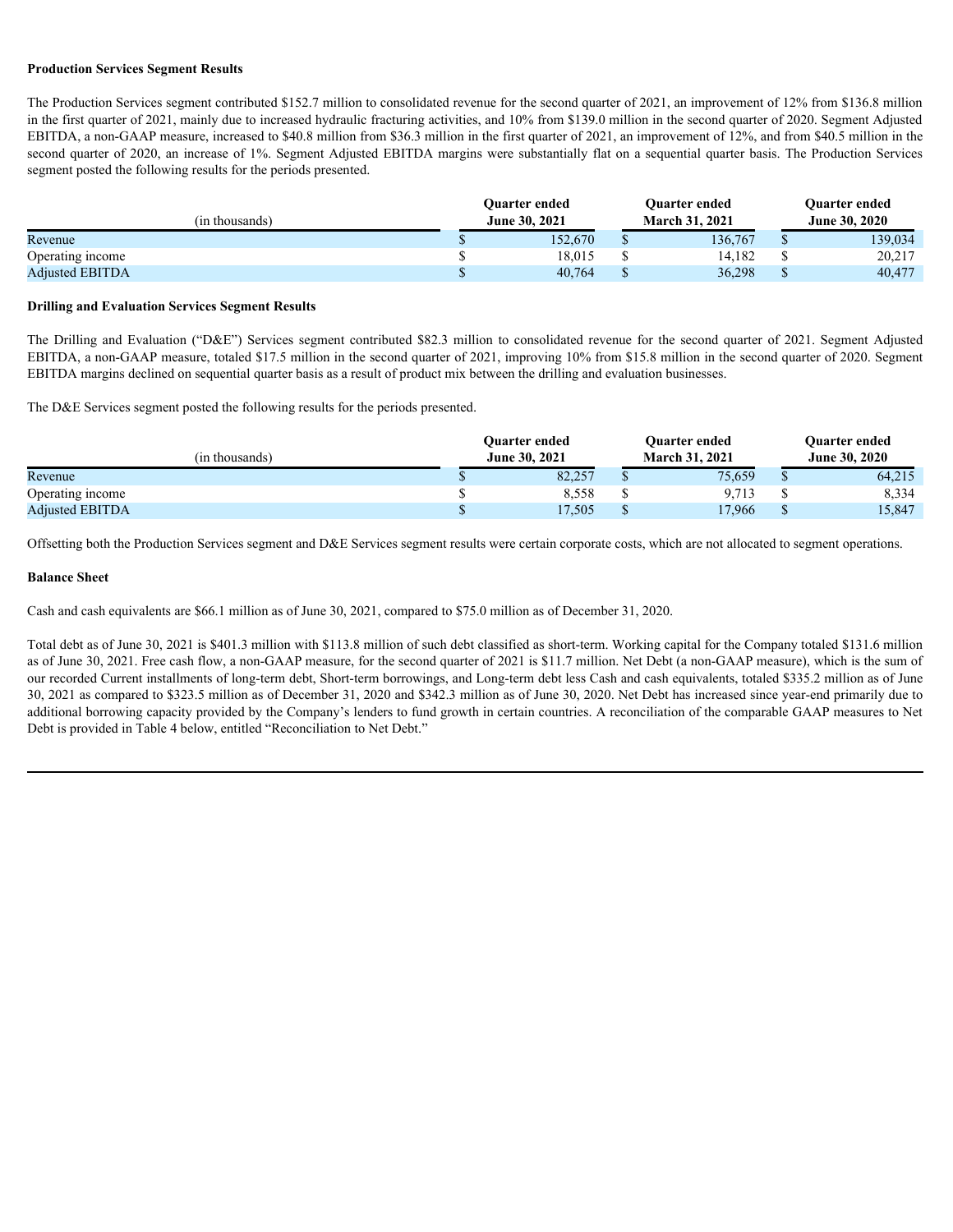#### **Conference Call Information**

NESR will host a conference call on Wednesday, August 4, 2021, to discuss second quarter financial results. The call will begin at 8:00 AM Eastern Time.

Investors, analysts and members of the media interested in listening to the conference call are encouraged to participate by dialing in to the U.S. toll-free line at 1- 877-407-0312 or the international line at 1-201-389-0899. A live, listen-only webcast will also be available under the "Investors" section of the Company's website at www.nesr.com. A replay of the conference call will be available after the event under the "Investors" section of the Company's website.

#### **About National Energy Services Reunited Corp.**

Founded in 2017, NESR is one of the largest national oilfield services providers in the MENA and Asia Pacific regions. With over 5,000 employees, representing more than 60 nationalities in over 15 countries, the Company helps its customers unlock the full potential of their reservoirs by providing Production Services such as Hydraulic Fracturing, Cementing, Coiled Tubing, Filtration, Completions, Stimulation, Pumping and Nitrogen Services. The Company also helps its customers to access their reservoirs in a smarter and faster manner by providing Drilling and Evaluation Services such as Drilling Downhole Tools, Directional Drilling, Fishing Tools, Testing Services, Wireline, Slickline, Drilling Fluids and Rig Services.

#### **Forward-Looking Statements**

This communication contains forward-looking statements (as such term is defined in Section 27A of the Securities Act of 1933, as amended, and Section 21E of the Securities Exchange Act of 1934, as amended). Any and all statements contained in this communication that are not statements of historical fact, the impact of Conference Call Information<br>NESR will host a conference call on Wednesday, August 4, 2021, to discuss second quarter financial results. The call will hegin at 8:00 AM Eastern Time,<br>Investion, analysis and members of the ma Conference Call Information<br>NESR will host a conference cull on Wedneday, August 4, 2021, to discuss second quarter financial results. The call will begin at 8:00 AM Eastern Time.<br>
Investors, analysts and members of the mo "expect," "future," and terms of similar import (including the negative of any of these terms) may identify forward-looking statements. However, not all forwardlooking statements may contain one or more of these identifying terms. Forward-looking statements in this communication may include, without limitation, the Conference Call Information<br>NESR will boat a conference call on Wednesday, August 4, 2021, to discuss second quarter financial results. The coll will begin at 8:00 AM Eastern Times,<br>Interactions, and meaning of the model i Conference Call Information<br>NESR will bost a conference call on Wednesdoy. August 4, 2021, to discuss second quanter financial results. The coll will begin at 500 AM Eastern Times,<br>Integrations, and menthers of the media i including the SAPESCO acquisition, and the assumptions underlying or relating to any such statement.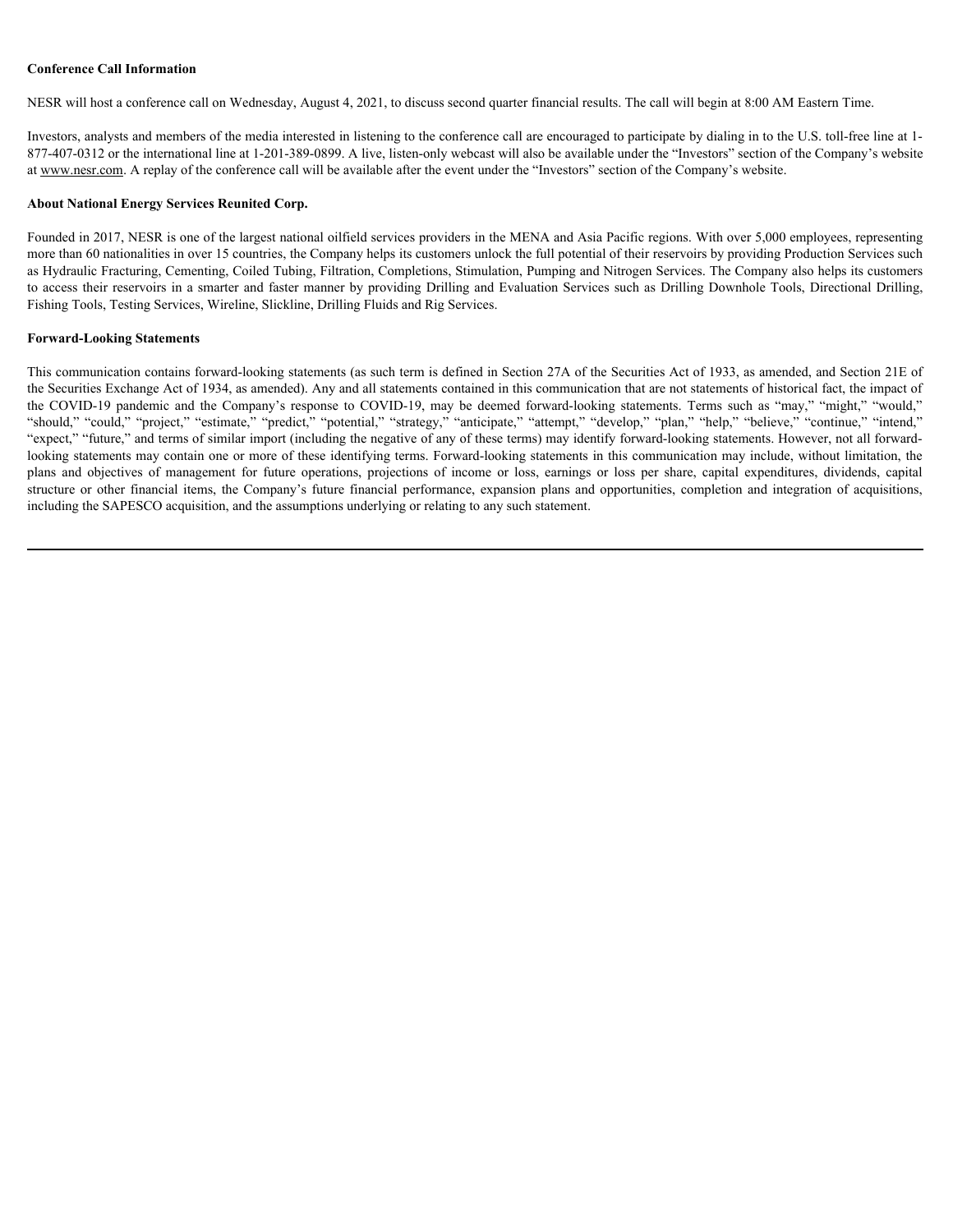The forward-looking statements are not meant to predict or guarantee actual results, performance, events or circumstances and may not be realized because they are based upon the Company's current projections, plans, objectives, beliefs, expectations, estimates and assumptions and are subject to a number of risks and uncertainties and other influences, many of which the Company has no control over. Actual results and the timing of certain events and circumstances may differ The forward-looking statements are not meant to predict or guarantee actual results, performance, events or circumstances and may not be realized because they are based upon the Company's current projections, plans, object accuracy of the forward-looking statements or cause actual results to differ materially from expected or desired results may include, without limitation: estimates of the Company's future revenue, expenses, capital requirements and the Company's need for financing; the risk of legal complaints and proceedings and government The forward-looking statements are not meant to predict or guarantee actual results, performance, events or circumstances and may not be realized because they are based upon the Company's current projections, plans, object The forward-looking statements are not meant to predict or guarantee actual results, performance, events or circumstances and may not be realized becauss they are based upon the Company's current projections, plans, object possibility that the Company may be adversely affected by other economic and market conditions, particularly during extended periods of low oil and gas prices, The forward-looking statements are not meant to predict or guarantee actual results, performance, events or circumstances and may not be realized because they are absed upon the Company's current projections, plans, object The forward-looking statements are not meant to predict or guarantee actual results, performance, events or circumstances and may not be realized because they are hased upon the Company's current projections, plans, object fluctuations, business and/or competitive factors; and other risks and uncertainties set forth in the Company's most recent Annual Report on Form 20-F filed with the Securities and Exchange Commission (the "SEC"). The forward-looking statements are not meant to predict or guarantee scual results, performance, events or correspondents and not predicted because the company's current prejections, company is current predicted by the an

You are cautioned not to place undue reliance on forward-looking statements because of the risks and uncertainties related to them and to the risk factors. The Company disclaims any obligation to update the forward-looking statements contained in this communication to reflect any new information or future events or circumstances or otherwise, except as required by law. You should read this communication in conjunction with other documents which the Company may file or furnish from time to time with the SEC.

available to management. The Company's actual results when disclosed in its Periodic Report on Form 6-K for the quarter ended June 30, 2021 may differ from these preliminary results as a result of the completion of the Company's financial statement closing procedures, final adjustments, completion of the independent registered public accounting firm's review procedures, and other developments that may arise between now and the disclosure of the final results.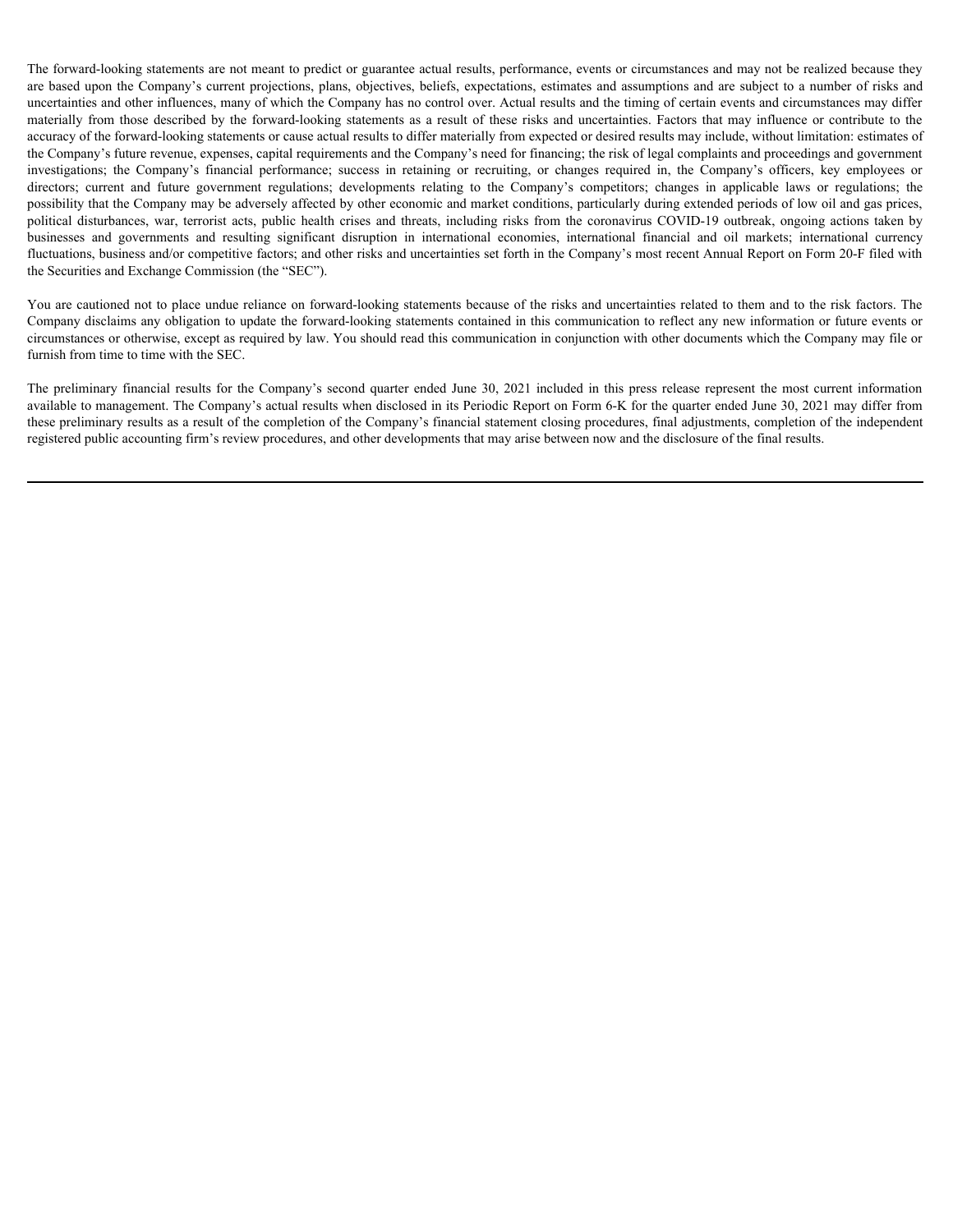## **NATIONAL ENERGY SERVICES REUNITED CORP. AND SUBSIDIARIES UNAUDITED CONDENSED CONSOLIDATED BALANCE SHEETS**

(In US\$ thousands, except share data)

|                                                                                                                                                  |              | June 30, 2021  |              | December 31, 2020 |
|--------------------------------------------------------------------------------------------------------------------------------------------------|--------------|----------------|--------------|-------------------|
| Assets                                                                                                                                           |              |                |              |                   |
| <b>Current assets</b>                                                                                                                            |              |                |              |                   |
| Cash and cash equivalents                                                                                                                        | $\mathbb{S}$ | 66,074         | $\mathbb{S}$ | 75,012            |
| Accounts receivable, net                                                                                                                         |              | 116,483        |              | 116,835           |
| Unbilled revenue                                                                                                                                 |              | 117,909        |              | 158,457           |
| Service inventories                                                                                                                              |              | 103,305        |              | 94,263            |
| Prepaid assets                                                                                                                                   |              | 13,238         |              | 11,480            |
| Retention withholdings                                                                                                                           |              | 46,384         |              | 36,773            |
| Other receivables                                                                                                                                |              | 17,483         |              | 18,454            |
| Other current assets                                                                                                                             |              | 3,695          |              | 3,943             |
| <b>Total current assets</b>                                                                                                                      |              | 484,571        |              | 515,217           |
| <b>Non-current assets</b>                                                                                                                        |              |                |              |                   |
| Property, plant and equipment, net                                                                                                               |              | 452,453        |              | 437,743           |
| Intangible assets, net                                                                                                                           |              | 131,424        |              | 110,376           |
| Goodwill                                                                                                                                         |              | 628,752        |              | 620,921           |
| Other assets                                                                                                                                     |              | 7,853          |              | 2,797             |
| <b>Total assets</b>                                                                                                                              | \$.          | 1,705,053      | $\mathbb{S}$ | 1,687,054         |
|                                                                                                                                                  |              |                |              |                   |
| <b>Liabilities and equity</b>                                                                                                                    |              |                |              |                   |
| <b>Liabilities</b>                                                                                                                               |              |                |              |                   |
| Accounts payable                                                                                                                                 |              | 138,914        |              | 144,614           |
| Accrued expenses                                                                                                                                 |              | 39,977         |              | 73,783            |
| Current installments of long-term debt                                                                                                           |              | 54,077         |              | 47,500            |
| Short-term borrowings                                                                                                                            |              | 59,709         |              | 42,360            |
| Income taxes payable                                                                                                                             |              | 5,628          |              | 9,420             |
| Other taxes payable                                                                                                                              |              | 5,095          |              | 11,289            |
| Other current liabilities                                                                                                                        |              |                |              |                   |
|                                                                                                                                                  |              | 49,542         |              | 30,400            |
| <b>Total current liabilities</b>                                                                                                                 |              | 352,942        |              | 359,366           |
| Long-term debt                                                                                                                                   |              | 287,483        |              | 308,614           |
| Deferred tax liabilities                                                                                                                         |              | 19,447         |              | 21,070            |
| Employee benefit liabilities                                                                                                                     |              | 23,520         |              | 21,515            |
| Other liabilities                                                                                                                                |              | 37,515         |              | 32,071            |
| <b>Total liabilities</b>                                                                                                                         |              | 720,907        |              | 742,636           |
|                                                                                                                                                  |              |                |              |                   |
| <b>Commitments and contingencies</b>                                                                                                             |              | $\overline{a}$ |              |                   |
|                                                                                                                                                  |              |                |              |                   |
| <b>Equity</b>                                                                                                                                    |              |                |              |                   |
| Preferred shares, no par value; unlimited shares authorized; none issued and outstanding at June<br>30, 2021 and December 31, 2020, respectively |              |                |              |                   |
| Common stock and additional paid in capital, no par value; unlimited shares authorized;                                                          |              |                |              |                   |
| 91,119,218 and 87,777,553 shares issued and outstanding at June 30, 2021 and December 31,                                                        |              |                |              |                   |
| 2020, respectively                                                                                                                               |              | 851,548        |              | 831,146           |
| Retained earnings                                                                                                                                |              | 132,509        |              | 113,216           |
| Accumulated other comprehensive income                                                                                                           |              | 97             |              | 64                |
| <b>Total shareholders' equity</b>                                                                                                                |              | 984,154        |              | 944,426           |
| Non-controlling interests                                                                                                                        |              | (8)            |              | (8)               |
| <b>Total equity</b>                                                                                                                              |              | 984,146        |              | 944,418           |
| <b>Total liabilities and equity</b>                                                                                                              |              |                |              |                   |
|                                                                                                                                                  |              | 1,705,053      | S            | 1,687,054         |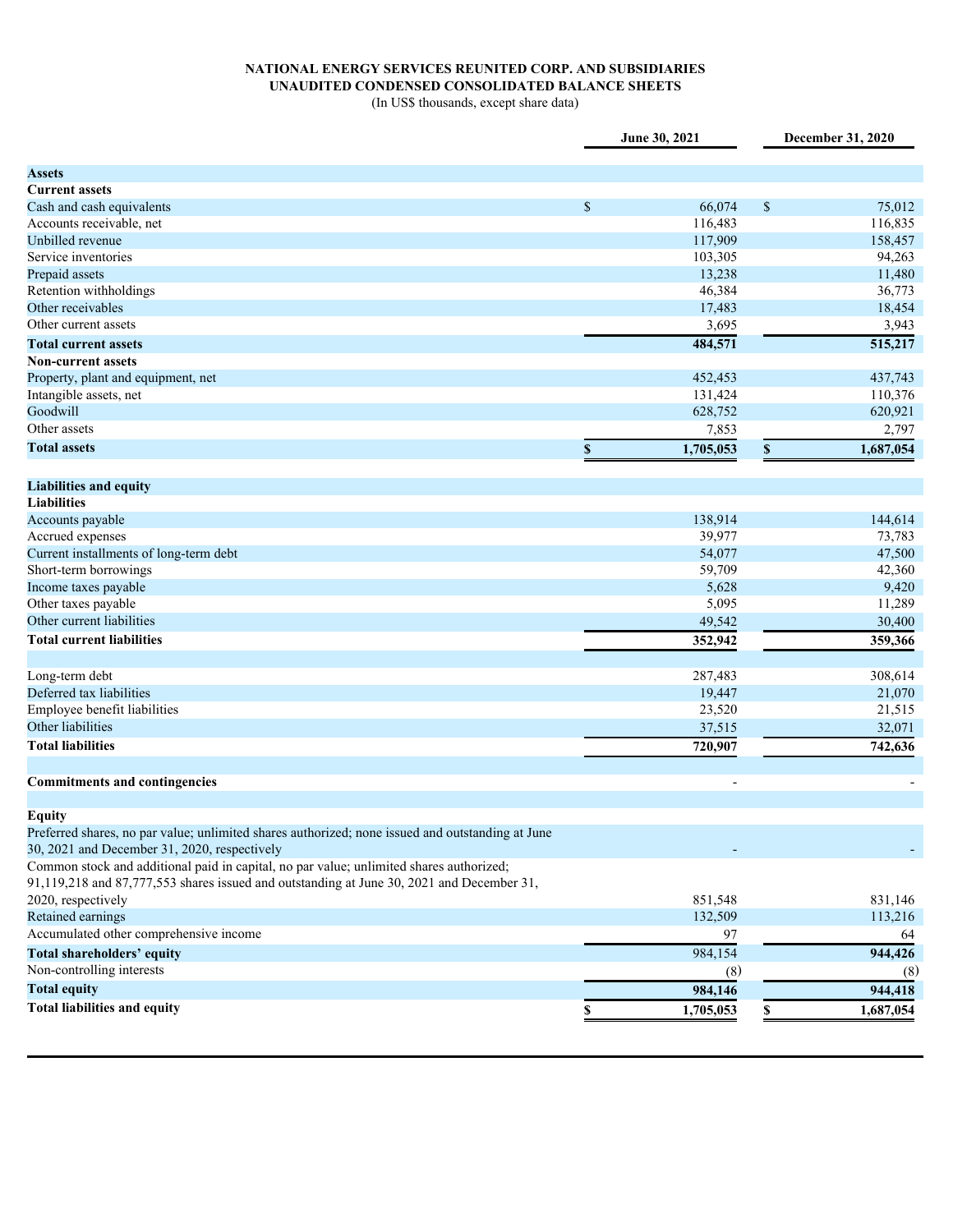#### **NATIONAL ENERGY SERVICES REUNITED CORP. AND SUBSIDIARIES UNAUDITED CONDENSED CONSOLIDATED STATEMENTS OF OPERATIONS**

(In US\$ thousands, except share data and per share amounts)

| <b>Description</b><br>June 30, 2020<br>June 30, 2021<br><b>June 30, 2020</b><br>June 30, 2021<br>Revenues<br>203,249<br>402,548<br>$\mathbf{s}$<br>234,927<br>$\mathbb{S}$<br>\$<br>447,353<br>$\mathbb{S}$<br>Cost of services<br>(193, 931)<br>(164, 343)<br>(368, 242)<br>(322, 613)<br>40,996<br>38,906<br><b>Gross profit</b><br>79,111<br>79,935<br>Selling, general and administrative expenses<br>(22, 379)<br>(17, 114)<br>(40, 525)<br>(35,741)<br>(7, 821)<br>Amortization<br>(4, 499)<br>(3,934)<br>(8,507)<br><b>Operating income</b><br>14,118<br>30,079<br>36,373<br>17,858<br>(3,234)<br>(6, 397)<br>(8,675)<br>(4,165)<br>Interest expense, net<br>Gain/(loss) on Private Warrant Liability<br>558<br>(22)<br>Other income / (expense), net<br>(655)<br>(309)<br>(372)<br>(420)<br>10,229<br>23,310<br>27,836<br>Income before income tax<br>13,362<br>Income tax expense<br>(2, 408)<br>(2, 848)<br>(4,017)<br>(5,375)<br>Net income<br>7,821<br>19,293<br>22,461<br>10,514<br>Net income / (loss) attributable to non-controlling interests<br>Net income attributable to shareholders<br>19,293<br>7,821<br>10,514<br>22,461 |
|--------------------------------------------------------------------------------------------------------------------------------------------------------------------------------------------------------------------------------------------------------------------------------------------------------------------------------------------------------------------------------------------------------------------------------------------------------------------------------------------------------------------------------------------------------------------------------------------------------------------------------------------------------------------------------------------------------------------------------------------------------------------------------------------------------------------------------------------------------------------------------------------------------------------------------------------------------------------------------------------------------------------------------------------------------------------------------------------------------------------------------------------------|
|                                                                                                                                                                                                                                                                                                                                                                                                                                                                                                                                                                                                                                                                                                                                                                                                                                                                                                                                                                                                                                                                                                                                                  |
|                                                                                                                                                                                                                                                                                                                                                                                                                                                                                                                                                                                                                                                                                                                                                                                                                                                                                                                                                                                                                                                                                                                                                  |
|                                                                                                                                                                                                                                                                                                                                                                                                                                                                                                                                                                                                                                                                                                                                                                                                                                                                                                                                                                                                                                                                                                                                                  |
|                                                                                                                                                                                                                                                                                                                                                                                                                                                                                                                                                                                                                                                                                                                                                                                                                                                                                                                                                                                                                                                                                                                                                  |
|                                                                                                                                                                                                                                                                                                                                                                                                                                                                                                                                                                                                                                                                                                                                                                                                                                                                                                                                                                                                                                                                                                                                                  |
|                                                                                                                                                                                                                                                                                                                                                                                                                                                                                                                                                                                                                                                                                                                                                                                                                                                                                                                                                                                                                                                                                                                                                  |
|                                                                                                                                                                                                                                                                                                                                                                                                                                                                                                                                                                                                                                                                                                                                                                                                                                                                                                                                                                                                                                                                                                                                                  |
|                                                                                                                                                                                                                                                                                                                                                                                                                                                                                                                                                                                                                                                                                                                                                                                                                                                                                                                                                                                                                                                                                                                                                  |
|                                                                                                                                                                                                                                                                                                                                                                                                                                                                                                                                                                                                                                                                                                                                                                                                                                                                                                                                                                                                                                                                                                                                                  |
|                                                                                                                                                                                                                                                                                                                                                                                                                                                                                                                                                                                                                                                                                                                                                                                                                                                                                                                                                                                                                                                                                                                                                  |
|                                                                                                                                                                                                                                                                                                                                                                                                                                                                                                                                                                                                                                                                                                                                                                                                                                                                                                                                                                                                                                                                                                                                                  |
|                                                                                                                                                                                                                                                                                                                                                                                                                                                                                                                                                                                                                                                                                                                                                                                                                                                                                                                                                                                                                                                                                                                                                  |
|                                                                                                                                                                                                                                                                                                                                                                                                                                                                                                                                                                                                                                                                                                                                                                                                                                                                                                                                                                                                                                                                                                                                                  |
|                                                                                                                                                                                                                                                                                                                                                                                                                                                                                                                                                                                                                                                                                                                                                                                                                                                                                                                                                                                                                                                                                                                                                  |
|                                                                                                                                                                                                                                                                                                                                                                                                                                                                                                                                                                                                                                                                                                                                                                                                                                                                                                                                                                                                                                                                                                                                                  |
| Weighted average shares outstanding:                                                                                                                                                                                                                                                                                                                                                                                                                                                                                                                                                                                                                                                                                                                                                                                                                                                                                                                                                                                                                                                                                                             |
| <b>Basic</b><br>91,124,273<br>88,232,694<br>87,731,986<br>90,788,083                                                                                                                                                                                                                                                                                                                                                                                                                                                                                                                                                                                                                                                                                                                                                                                                                                                                                                                                                                                                                                                                             |
| Diluted<br>94,636,374<br>88,232,694<br>87,731,986<br>93,368,023                                                                                                                                                                                                                                                                                                                                                                                                                                                                                                                                                                                                                                                                                                                                                                                                                                                                                                                                                                                                                                                                                  |
| Net earnings per share (Note 16):                                                                                                                                                                                                                                                                                                                                                                                                                                                                                                                                                                                                                                                                                                                                                                                                                                                                                                                                                                                                                                                                                                                |
| <b>Basic</b><br>0.09<br>\$<br>0.12<br>0.21<br>0.25<br><sup>\$</sup>                                                                                                                                                                                                                                                                                                                                                                                                                                                                                                                                                                                                                                                                                                                                                                                                                                                                                                                                                                                                                                                                              |
| Diluted<br>0.08<br>0.21<br>S<br>S<br>0.12<br><sup>\$</sup><br>0.25<br>S                                                                                                                                                                                                                                                                                                                                                                                                                                                                                                                                                                                                                                                                                                                                                                                                                                                                                                                                                                                                                                                                          |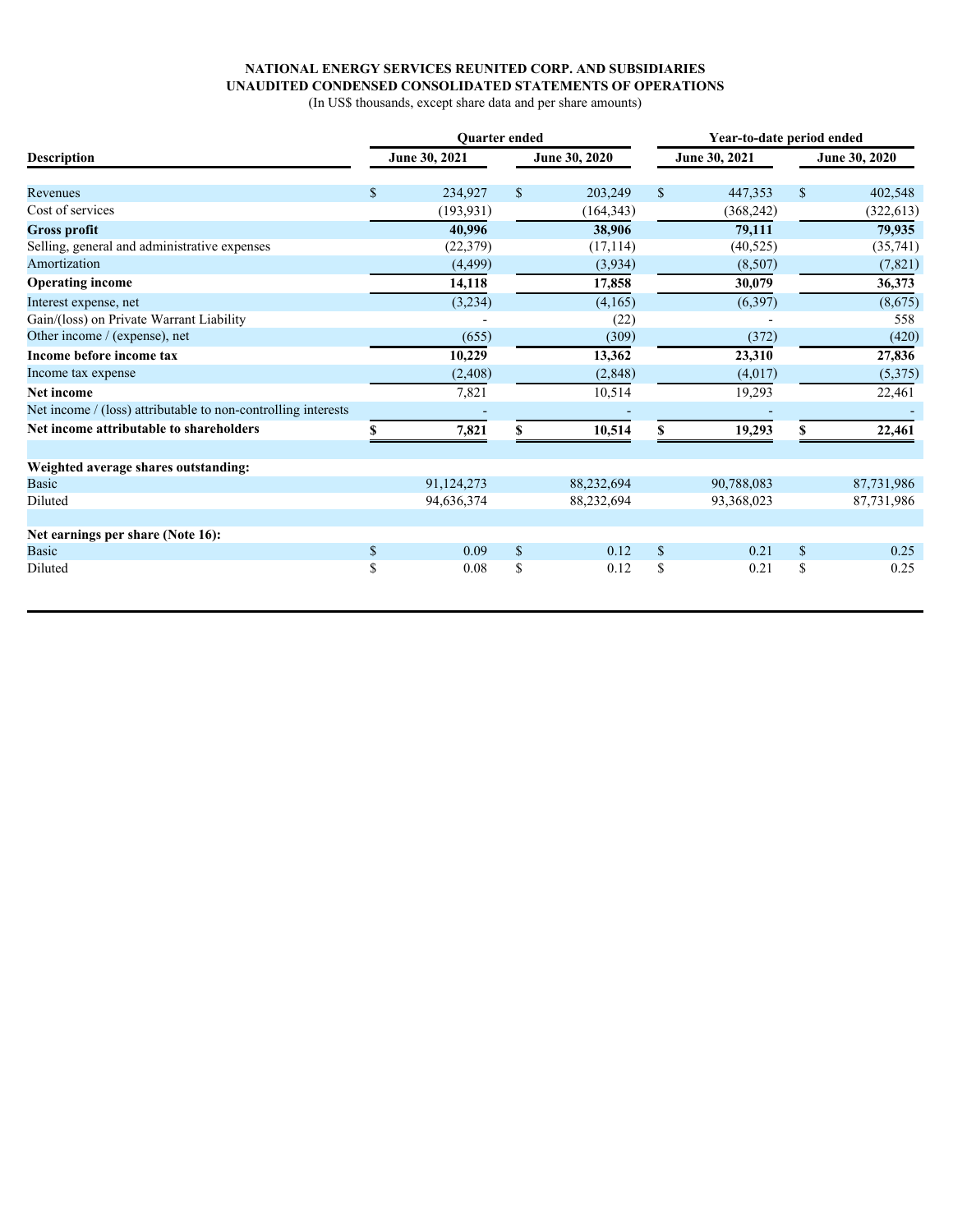## **NATIONAL ENERGY SERVICES REUNITED CORP. AND SUBSIDIARIES UNAUDITED CONDENSED CONSOLIDATED STATEMENTS OF CASH FLOWS**

(In US\$ thousands)

|                                                                       |    | Year-to-date period ended |     |               | Quarter<br>ended |  |  |  |
|-----------------------------------------------------------------------|----|---------------------------|-----|---------------|------------------|--|--|--|
|                                                                       |    | June 30, 2021             |     | June 30, 2020 | June 30, 2021    |  |  |  |
|                                                                       |    |                           |     |               |                  |  |  |  |
| Cash flows from operating activities:                                 |    |                           |     |               |                  |  |  |  |
| Net income                                                            | \$ | 19,293                    | \$  | 22,461        | \$<br>7,821      |  |  |  |
| Adjustments to reconcile net income to net cash provided by operating |    |                           |     |               |                  |  |  |  |
| activities:                                                           |    |                           |     |               |                  |  |  |  |
| Depreciation and amortization                                         |    | 62,320                    |     | 59,585        | 32,109           |  |  |  |
| Share-based compensation expense                                      |    | 4,600                     |     | 3,760         | 3,039            |  |  |  |
| Loss (Gain) on disposal of assets                                     |    | 367                       |     | 240           | 767              |  |  |  |
| Non-cash interest (income) expense                                    |    | (51)                      |     | (125)         | 11               |  |  |  |
| Deferred tax expense (benefit)                                        |    | (1,623)                   |     | (2,126)       | (729)            |  |  |  |
| Allowance for (reversal of) doubtful receivables                      |    | 286                       |     | (26)          | 207              |  |  |  |
| Provision for obsolete service inventories                            |    |                           |     | 614           |                  |  |  |  |
| Loss (Gain) on Private Warrant liability                              |    |                           |     | (558)         |                  |  |  |  |
| Other operating activities, net                                       |    | 240                       |     | 219           | (96)             |  |  |  |
| Changes in operating assets and liabilities:                          |    |                           |     |               |                  |  |  |  |
| (Increase) decrease in accounts receivable                            |    | 9,308                     |     | 1,887         | 20,061           |  |  |  |
| (Increase) decrease in Unbilled revenue                               |    | 41,900                    |     | (44, 517)     | 2,308            |  |  |  |
| (Increase) decrease in Retention withholdings                         |    | (9,611)                   |     | (8,701)       | (15, 458)        |  |  |  |
| (Increase) decrease in inventories                                    |    | (6,288)                   |     | (7,883)       | (4,656)          |  |  |  |
| (Increase) decrease in prepaid expenses                               |    | (1,449)                   |     | 857           | 671              |  |  |  |
| (Increase) decrease in other current assets                           |    | 3,411                     |     | 6,685         | 4,407            |  |  |  |
| (Increase) decrease in other long-term assets and liabilities         |    | (516)                     |     | (2,140)       | 654              |  |  |  |
| Increase (decrease) in accounts payable and accrued expenses          |    | (32,038)                  |     | 23,185        | (2,610)          |  |  |  |
| Increase (decrease) in other current liabilities                      |    | (10,678)                  |     | (818)         | (15, 517)        |  |  |  |
| Net cash provided by operating activities                             |    | 79,471                    |     | 52,599        | 32,989           |  |  |  |
| Cash flows from investing activities:                                 |    |                           |     |               |                  |  |  |  |
| Capital expenditures                                                  |    | (32, 568)                 |     | (50,661)      | (21, 326)        |  |  |  |
| Proceeds from disposal of assets                                      |    | 784                       |     | 1,277         | 132              |  |  |  |
| Acquisition of business, net of cash acquired                         |    | (36, 923)                 |     | 3,740         | (36, 385)        |  |  |  |
|                                                                       |    |                           |     |               |                  |  |  |  |
| Other investing activities                                            |    | (3,104)                   |     | (570)         | (1,104)          |  |  |  |
| Net cash used in investing activities                                 |    | (71, 811)                 |     | (46, 214)     | (58, 683)        |  |  |  |
| Cash flows from financing activities:                                 |    |                           |     |               |                  |  |  |  |
| Proceeds from long-term debt                                          |    |                           |     | 15,000        |                  |  |  |  |
| Repayments of long-term debt                                          |    | (15,000)                  |     |               | (7,500)          |  |  |  |
| Proceeds from short-term borrowings                                   |    | 58,394                    |     | 3,999         | 39,240           |  |  |  |
| Repayments of short-term borrowings                                   |    | (40, 938)                 |     | (7, 131)      | (21, 540)        |  |  |  |
| Payments on capital leases                                            |    | (10, 117)                 |     | (11, 180)     | (3,772)          |  |  |  |
| Payments on seller-provided financing for capital expenditures        |    | (8, 830)                  |     | (992)         | (3,787)          |  |  |  |
| Other financing activities, net                                       |    | (141)                     |     |               | (141)            |  |  |  |
| Net cash provided by (used in) financing activities                   |    | (16, 632)                 |     | (304)         | 2,500            |  |  |  |
|                                                                       |    |                           |     |               |                  |  |  |  |
| Effect of exchange rate changes on cash                               |    | 34                        |     | 35            |                  |  |  |  |
| Net increase (decrease) in cash                                       |    | (8,938)                   |     | 6,116         | (23, 194)        |  |  |  |
| Cash and cash equivalents, beginning of period                        |    | 75,012                    |     | 73,201        | 89,268           |  |  |  |
| Cash and cash equivalents, end of period                              |    | 66,074                    |     | 79,317        | 66,074           |  |  |  |
|                                                                       | S. |                           | SS. |               |                  |  |  |  |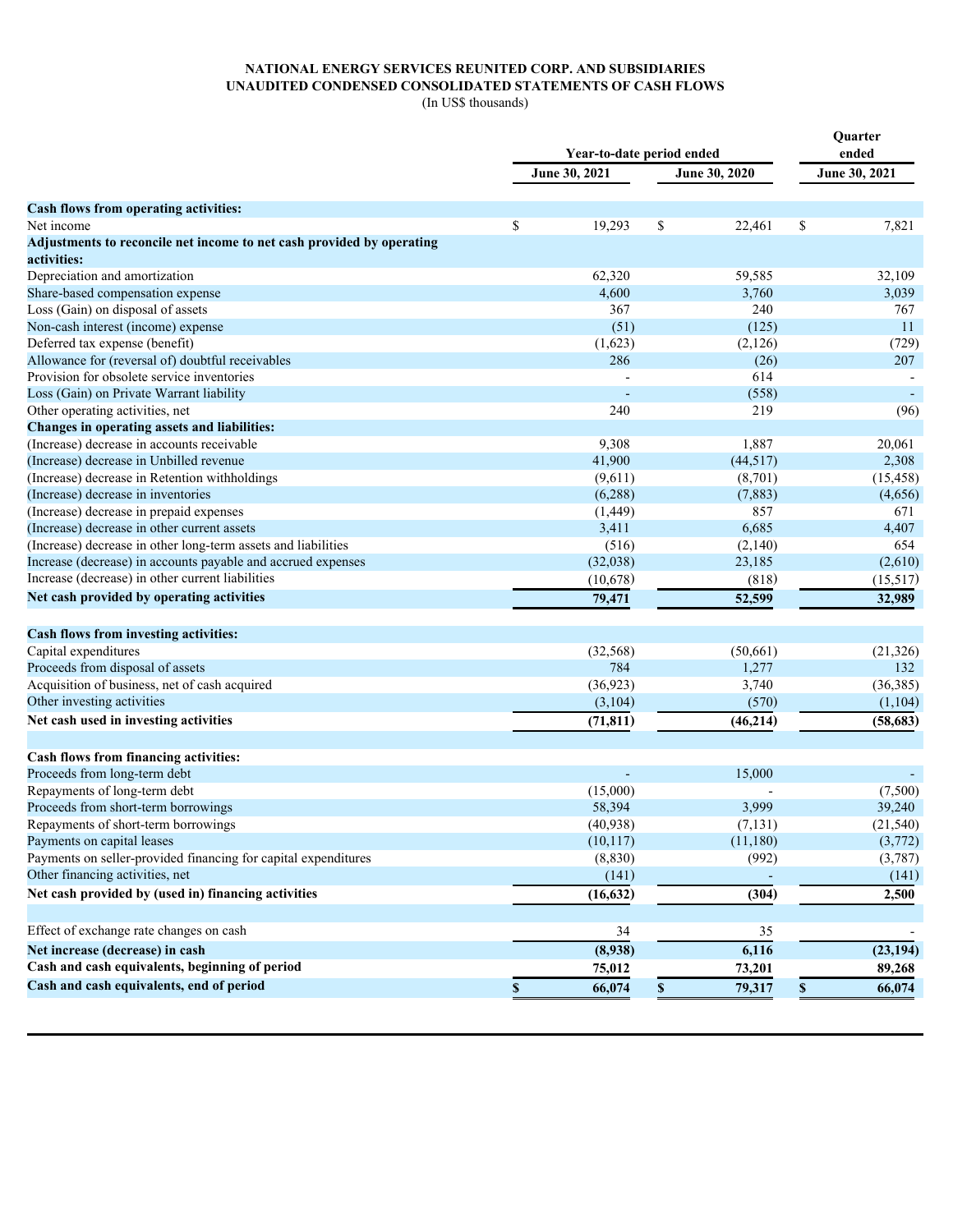#### **NATIONAL ENERGY SERVICES REUNITED CORP. AND SUBSIDIARIES RECONCILIATION OF NON-GAAP FINANCIAL MEASURES (Unaudited)**

(In US\$ thousands except per share amounts)

The Company uses and presents certain key non-GAAP financial measures to evaluate its business and trends, measure performance, prepare financial projections and make strategic decisions. Included in this release are discussions of earnings before interest, income tax and depreciation and amortization adjusted for certain non-recurring and non-core expenses ("Adjusted EBITDA"), net income and diluted earnings per share ("EPS") adjusted for certain non-recurring and non-core expenses ("Adjusted Net Income" and "Adjusted Diluted EPS," respectively), as well as a reconciliation of these non-GAAP measures to operating income, net income, and diluted EPS, respectively, in accordance with GAAP. The Company also discusses the non-GAAP balance sheet measure of the sum of our recorded NATIONAL ENERGY SERVICES REUNTED CORP. AND SUBSIDIARIES RECORPTION ARE RECORPTION OF NON-GAAP FINANCIAL MEASURES (Unaudited)<br>
(In USS thousands except per share announts)<br>
(In USS thousands creept per share announts)<br>
and reconciliation to the GAAP measures of cash and cash equivalents, current installments of long-term debt, short-term borrowings, and long-term debt to Net Debt.

The Company believes that the presentation of Adjusted EBITDA, Adjusted Net Income, and Adjusted Diluted EPS provides useful information to investors in assessing its financial performance and results of operations as the Company's board of directors, management and investors use Adjusted EBITDA, Adjusted Net Income, and Adjusted Diluted EPS to compare the Company's operating performance on a consistent basis across periods by removing the effects of changes in capital structure (such as varying levels of interest expense), asset base (such as depreciation and amortization), items that do not impact the ongoing operations NATIONAL ENERGY SERVICES REUNTEED CORP. AND SUBSIDIARIES RECONNIBY (ILLERTORY AND SUBSIDENTS) The COMPROM CORP (ILLERTORY SUBSIDENTS) The COMPROM CONTROL (ILLERTORY INTEGRATION) (ILLES SUBSIDE COMPROME SUBSIDE THE COMPROM measure used to illustrate the Company's debt level absent variability in cash and cash equivalents, and the Company believes that the presentation of Net Debt provides useful information to investors in assessing its financial leverage. Adjusted EBITDA, Adjusted Net Income, and Adjusted Diluted EPS should not be considered as an alternative to operating income, net income, or diluted EPS, respectively, the most directly comparable GAAP financial measures. Net Debt also should not be considered as an alternative to GAAP measures of cash and cash equivalents, current installments of long-term debt, short-term borrowings, and long-term debt. Finally, Free Cash Flow is used by management as a liquidity measure to illustrate the Company's ability to produce cash that is available to be distributed in a discretionary manner, after excluding investments in capital assets. Free Cash Flow should not be considered as an alternative to Net cash provided by (used in) operations or Net cash provided by (used in) investing activities, respectively, the most directly comparable GAAP financial measures. Non-GAAP **EXECUTE ANTIONAL ENERGY SERVICES REUNTED CORP. AND SUBSIDENTS SERVICES AND ARREST ANTION OF MONAL ANTEND ANTION CONTENTS ANTEND IN CONTENTS AND A CONSERVATE CONTENTS (FIRE CONTENTS) and a maximized the solid of the some** financial measure. You should not consider non-GAAP measures in isolation or as a substitute for an analysis of the Company's results as reported under GAAP.

Information regularly reviewed by the chief operating decision maker for evaluating the financial performance of operating segments is focused on the timing of when the services are performed during a well's lifecycle. Production Services are services performed during the production stage of a well's lifecycle. Drilling and Evaluation Services are services performed during the pre-production stages of a well's lifecycle. The Company believes that the presentation of Segment EBITDA provides useful information to investors in assessing its financial performance and results of operations.

#### **Table 1 - Reconciliation of Net Income and Diluted EPS to Adjusted Net Income and Adjusted Diluted EPS**

|                                          | <b>Ouarter ended</b><br>June 30, 2021 |                       | <b>Ouarter ended</b><br><b>March 31, 2021</b> |                      |  |                              | <b>Ouarter ended</b><br><b>June 30, 2020</b> |                      |  |                              |  |
|------------------------------------------|---------------------------------------|-----------------------|-----------------------------------------------|----------------------|--|------------------------------|----------------------------------------------|----------------------|--|------------------------------|--|
|                                          | <b>Net</b><br>Income                  | <b>Diluted</b><br>EPS |                                               | <b>Net</b><br>Income |  | <b>Diluted</b><br><b>EPS</b> |                                              | <b>Net</b><br>Income |  | <b>Diluted</b><br><b>EPS</b> |  |
| Net Income                               | 7,821                                 | 0.08                  |                                               | 1,472                |  | 0.13                         |                                              | 10,514               |  | 0.12                         |  |
| Add Charges and Credits:                 |                                       |                       |                                               |                      |  |                              |                                              |                      |  |                              |  |
| Transaction and other costs              | 4,996                                 | 0.06                  |                                               | 2,205                |  | 0.02                         |                                              | 1,828                |  | 0.02                         |  |
| Total Charges and Credits <sup>(1)</sup> | 4,996                                 | 0.06                  |                                               | 2,205                |  | 0.02                         |                                              | 1,828                |  | 0.02                         |  |
| <b>Total Adjusted Net Income</b>         | 12,817                                | 0.14                  |                                               | 13,677               |  | 0.15                         |                                              | 12,342               |  | 0.14                         |  |
|                                          |                                       |                       |                                               |                      |  |                              |                                              |                      |  |                              |  |

(1) In the second quarter of 2021, Total Charges and Credits included \$5.0 million mainly related to transaction costs related to mergers and acquisitions and restructuring activities. In the first quarter of 2021, Total Charges and Credits included \$2.2 million mainly related to transaction costs related to mergers and acquisitions and restructuring activities. Similarly, in the second quarter of 2020, Total Charges and Credits included \$1.8 million mainly related to nonrecurring transaction costs associated with the acquisition of SAPESCO in Egypt.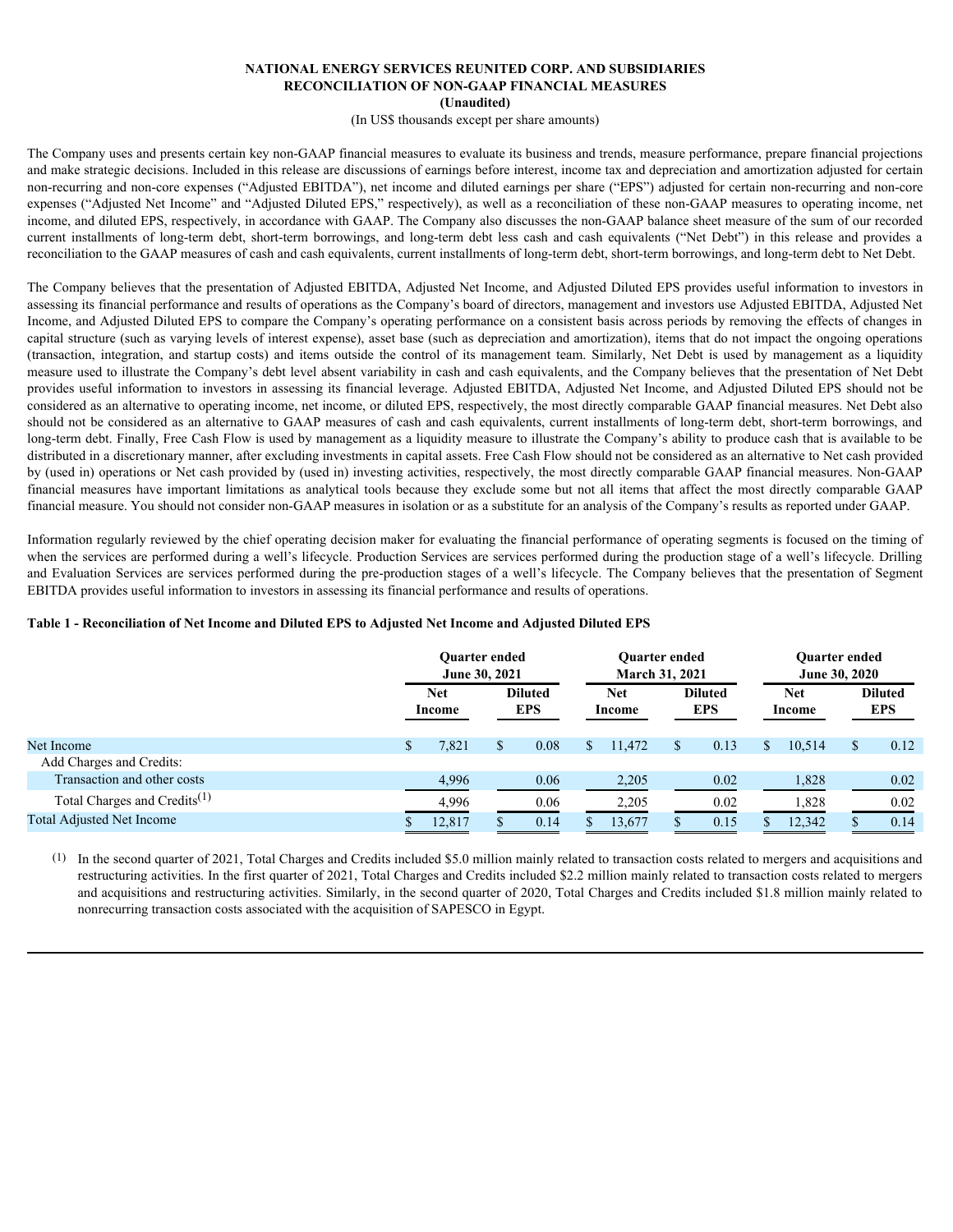#### **Table 2 - Reconciliation of Net Income to Adjusted EBITDA**

| Table 2 - Reconciliation of Net Income to Adjusted EBITDA<br>Quarter ended<br>Quarter ended<br>Quarter ended<br>June 30, 2021<br>March 31, 2021<br>June 30, 2020<br>Net Income<br>7,821<br>11,472<br>- \$<br>-S<br>Add:<br>2,408<br>1,609<br>Income Taxes<br>3,234<br>3,163<br>Interest Expense, net<br>Depreciation and Amortization<br>35,148<br>31,772<br>Charges and Credits impacting Adjusted EBITDA <sup>(2)</sup><br>4,996<br>2,205<br><b>Total Adjusted EBITDA</b><br>53,607<br>50,221<br>£.<br>related to interest, income tax and depreciation and amortization.<br>Table 3 - Reconciliation of Segment EBITDA to Adjusted EBITDA<br>Quarter ended<br>Quarter ended<br>Quarter ended<br>June 30, 2021<br>March 31, 2021<br>June 30, 2020 |  |  |  |
|-----------------------------------------------------------------------------------------------------------------------------------------------------------------------------------------------------------------------------------------------------------------------------------------------------------------------------------------------------------------------------------------------------------------------------------------------------------------------------------------------------------------------------------------------------------------------------------------------------------------------------------------------------------------------------------------------------------------------------------------------------|--|--|--|
| 10,514<br>2,848<br>4,165<br>32,486<br>1,828<br>51,841                                                                                                                                                                                                                                                                                                                                                                                                                                                                                                                                                                                                                                                                                               |  |  |  |
|                                                                                                                                                                                                                                                                                                                                                                                                                                                                                                                                                                                                                                                                                                                                                     |  |  |  |
|                                                                                                                                                                                                                                                                                                                                                                                                                                                                                                                                                                                                                                                                                                                                                     |  |  |  |
|                                                                                                                                                                                                                                                                                                                                                                                                                                                                                                                                                                                                                                                                                                                                                     |  |  |  |
|                                                                                                                                                                                                                                                                                                                                                                                                                                                                                                                                                                                                                                                                                                                                                     |  |  |  |
|                                                                                                                                                                                                                                                                                                                                                                                                                                                                                                                                                                                                                                                                                                                                                     |  |  |  |
|                                                                                                                                                                                                                                                                                                                                                                                                                                                                                                                                                                                                                                                                                                                                                     |  |  |  |
|                                                                                                                                                                                                                                                                                                                                                                                                                                                                                                                                                                                                                                                                                                                                                     |  |  |  |
|                                                                                                                                                                                                                                                                                                                                                                                                                                                                                                                                                                                                                                                                                                                                                     |  |  |  |
| (2) Charges and Credits impacting Adjusted EBITDA are described in Table 1 above. Charges and Credits impacting Adjusted EBITDA exclude items                                                                                                                                                                                                                                                                                                                                                                                                                                                                                                                                                                                                       |  |  |  |
|                                                                                                                                                                                                                                                                                                                                                                                                                                                                                                                                                                                                                                                                                                                                                     |  |  |  |
|                                                                                                                                                                                                                                                                                                                                                                                                                                                                                                                                                                                                                                                                                                                                                     |  |  |  |
|                                                                                                                                                                                                                                                                                                                                                                                                                                                                                                                                                                                                                                                                                                                                                     |  |  |  |
|                                                                                                                                                                                                                                                                                                                                                                                                                                                                                                                                                                                                                                                                                                                                                     |  |  |  |
|                                                                                                                                                                                                                                                                                                                                                                                                                                                                                                                                                                                                                                                                                                                                                     |  |  |  |
|                                                                                                                                                                                                                                                                                                                                                                                                                                                                                                                                                                                                                                                                                                                                                     |  |  |  |
|                                                                                                                                                                                                                                                                                                                                                                                                                                                                                                                                                                                                                                                                                                                                                     |  |  |  |
|                                                                                                                                                                                                                                                                                                                                                                                                                                                                                                                                                                                                                                                                                                                                                     |  |  |  |
|                                                                                                                                                                                                                                                                                                                                                                                                                                                                                                                                                                                                                                                                                                                                                     |  |  |  |
|                                                                                                                                                                                                                                                                                                                                                                                                                                                                                                                                                                                                                                                                                                                                                     |  |  |  |
|                                                                                                                                                                                                                                                                                                                                                                                                                                                                                                                                                                                                                                                                                                                                                     |  |  |  |
|                                                                                                                                                                                                                                                                                                                                                                                                                                                                                                                                                                                                                                                                                                                                                     |  |  |  |
|                                                                                                                                                                                                                                                                                                                                                                                                                                                                                                                                                                                                                                                                                                                                                     |  |  |  |
|                                                                                                                                                                                                                                                                                                                                                                                                                                                                                                                                                                                                                                                                                                                                                     |  |  |  |
| Charges<br>Charges                                                                                                                                                                                                                                                                                                                                                                                                                                                                                                                                                                                                                                                                                                                                  |  |  |  |

## **Table 3 - Reconciliation of Segment EBITDA to Adjusted EBITDA**

|               |               | <b>Ouarter ended</b><br>June 30, 2021                                             |    |                           |               |      | <b>Ouarter ended</b><br><b>March 31, 2021</b>                                     |                           |               | <b>Ouarter ended</b><br>June 30, 2020                             |                           |
|---------------|---------------|-----------------------------------------------------------------------------------|----|---------------------------|---------------|------|-----------------------------------------------------------------------------------|---------------------------|---------------|-------------------------------------------------------------------|---------------------------|
|               | <b>EBITDA</b> | <b>Charges</b><br>and<br><b>Credits</b><br>impacting<br>Adjusted<br><b>EBITDA</b> |    | Adjusted<br><b>EBITDA</b> | <b>EBITDA</b> |      | <b>Charges</b><br>and<br><b>Credits</b><br>impacting<br>Adjusted<br><b>EBITDA</b> | Adjusted<br><b>EBITDA</b> | <b>EBITDA</b> | <b>Charges and Credits</b><br>impacting Adjusted<br><b>EBITDA</b> | Adjusted<br><b>EBITDA</b> |
| Production    |               |                                                                                   |    |                           |               |      |                                                                                   |                           |               |                                                                   |                           |
| Services      | 39,382        | .382                                                                              | -8 | 40,764                    | 34,617        | - \$ | 1,681                                                                             | 36,298                    | 39,572 \$     | 905                                                               | 40,477                    |
| Drilling $\&$ |               |                                                                                   |    |                           |               |      |                                                                                   |                           |               |                                                                   |                           |
| Evaluation    | 16,878        | 627                                                                               |    | 17,505                    | 17,966        |      | $\overline{\phantom{0}}$                                                          | 17,966                    | 15,631        | 216                                                               | 15,847                    |
| Unallocated   | (7,649)       | 2,987                                                                             |    | (4,662)                   | (4, 567)      |      | 524                                                                               | (4,043)                   | (5,190)       | 707                                                               | (4, 483)                  |
| Total         | 48,611        | 4,996                                                                             |    | 53,607                    | 48,016        |      | 2,205                                                                             | 50,221                    | 50,013        | 1,828                                                             | 51,841                    |
|               |               |                                                                                   |    |                           |               |      |                                                                                   |                           |               |                                                                   |                           |

**Table 4 - Reconciliation of Segment EBITDA to Segment Operating Income**

|                                          | <b>Ouarter ended June</b><br>30, 2021 |     | <b>Ouarter ended March</b><br>31, 2021 | <b>Ouarter ended June</b><br>30, 2020 |           |  |  |
|------------------------------------------|---------------------------------------|-----|----------------------------------------|---------------------------------------|-----------|--|--|
| <b>Production Services:</b>              |                                       |     |                                        |                                       |           |  |  |
| Segment EBITDA                           | 39,382                                | \$. | 34,617                                 | \$.                                   | 39,572    |  |  |
| Depreciation and amort.                  | (21, 598)                             |     | (20, 539)                              |                                       | (19, 637) |  |  |
| Other (income)/expense, net              | 231                                   |     | 104                                    |                                       | 282       |  |  |
| <b>Segment Operating Income</b>          | 18,015                                |     | 14,182                                 |                                       | 20,217    |  |  |
| <b>Drilling and Evaluation Services:</b> |                                       |     |                                        |                                       |           |  |  |
| <b>Segment EBITDA</b>                    | 16,878                                |     | 17,966                                 |                                       | 15,631    |  |  |
| Depreciation and amort.                  | (8, 424)                              |     | (7,937)                                |                                       | (7,318)   |  |  |
| Other (income)/expense, net              | 104                                   |     | (316)                                  |                                       | 21        |  |  |
| <b>Segment Operating Income</b>          | 8,558                                 |     | 9,713                                  |                                       | 8,334     |  |  |
| <b>Unallocated:</b>                      |                                       |     |                                        |                                       |           |  |  |
| Segment EBITDA                           | (7,649)                               |     | (4, 567)                               |                                       | (5,168)   |  |  |
| Share-based compensation                 | (3,039)                               |     | (1, 561)                               |                                       | (2,125)   |  |  |
| Depreciation and amort.                  | (2,087)                               |     | (1,735)                                |                                       | (3,406)   |  |  |
| Other (income)/expense, net              | 320                                   |     | (71)                                   |                                       |           |  |  |
| <b>Segment Operating Income</b>          | (12, 455)                             |     | (7, 934)                               |                                       | (10, 693) |  |  |
| <b>Total Operating Income</b>            | 14,118                                |     | 15,961                                 |                                       | 17,858    |  |  |